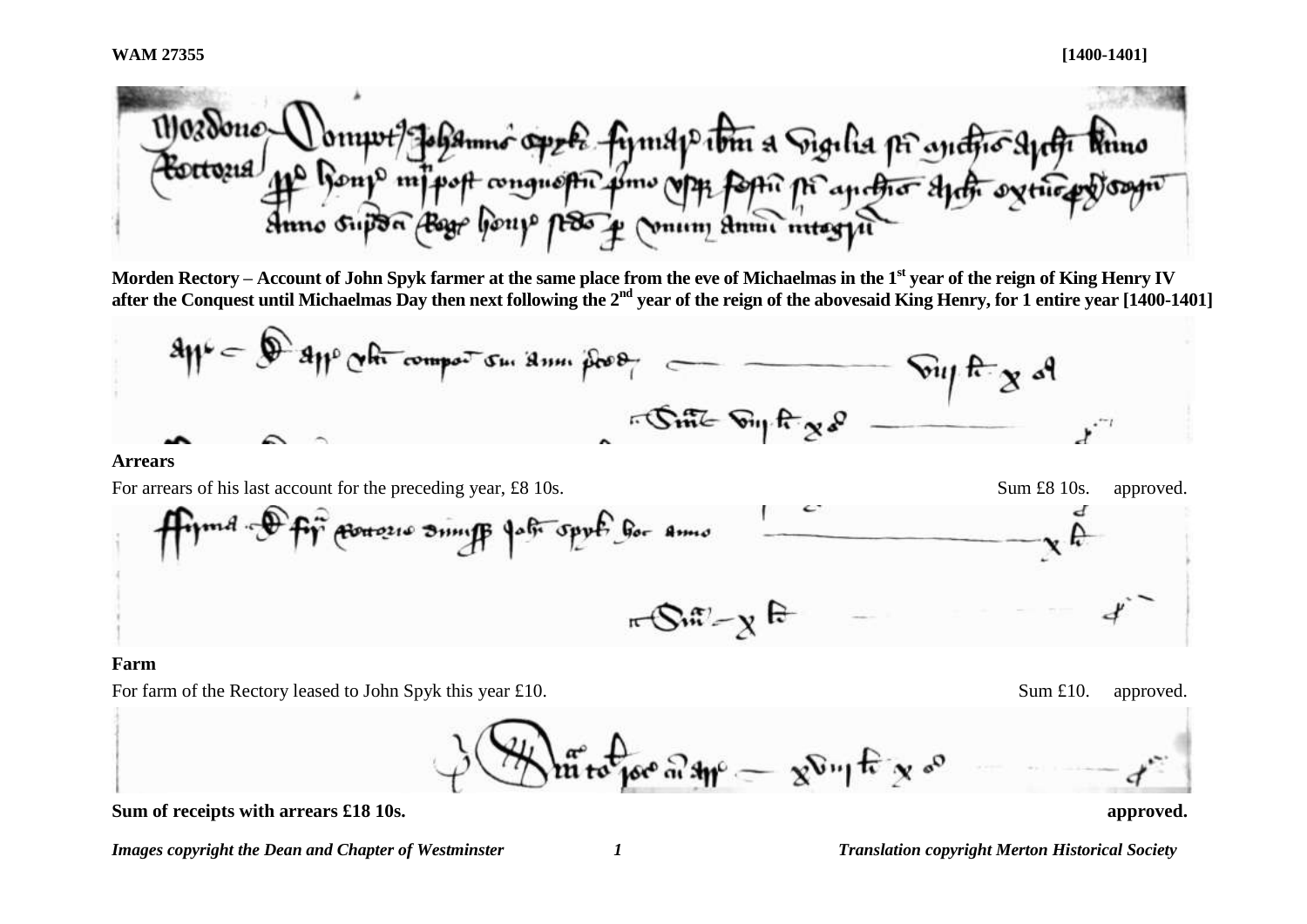

## **Corn bought**

In 1 quarter wheat bought for pension of the Vicar at the same place  $8s^{688d}$  In 1 quarter beans bought for the same 4s. Sum 10s 8d. approved.



# **Pension paid**

Paid to the aforesaid Vicar for his pension granted to him by the lord Prior and convent as long as it pleases the same 20s. Sum 20s. approved.



**Sum of expenses and payments 30s 8d.** 

**And so he owes £16 19s 4d. Which arrears, however, will be charged in the next account. And so he is quit in respect of this.**



## **Value this year £8 9s 4d.**